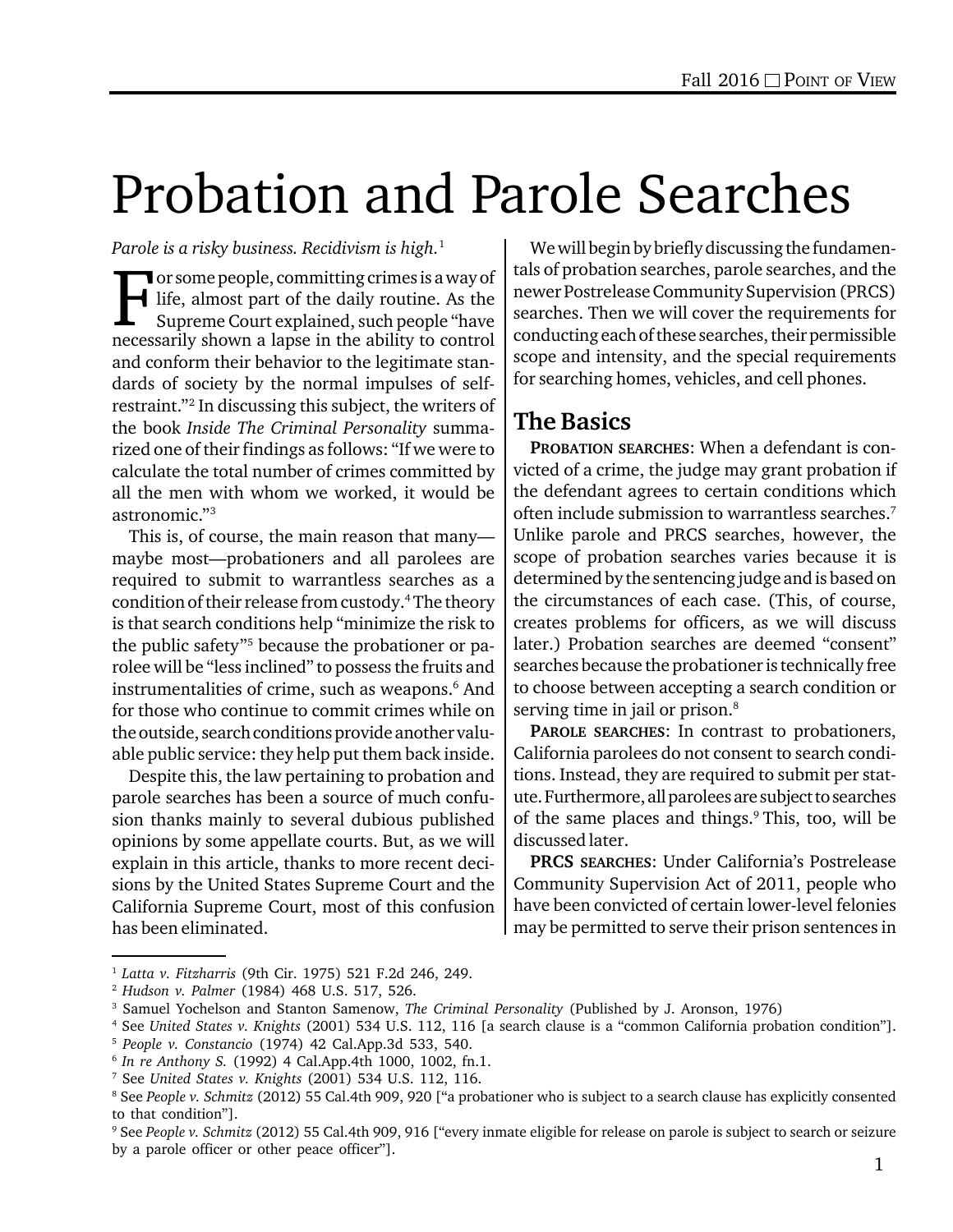a local county jail.<sup>10</sup> Then, upon release, they will be supervised for up to three years by a county probation officer. Even though the person is not confined in a state prison or supervised by a parole officer, the Court of Appeal has ruled that his status is substantially the same as that of a parolee.<sup>11</sup> (Because there is no significant difference between PRSC and parole searches, all further references to parole searches will include PRCS searches.)

## Requirements

Although probation and parole searches differ in many ways, they share the same four basic requirements: (1) officers must have known that the target of the search was on parole or searchable probation, (2) the search must have furthered a legitimate law enforcement interest, (3) the officers must have confined their search to places and things they were expressly or impliedly permitted to search (see "Scope of the Search," below), and (4) the search must have been reasonable in its intensity (see "Intensity of the Search," below). As noted, there are additional requirements for conducting searches of homes, vehicles, and cell phones which we will discuss later.

Significantly, there is one thing that is *not* required for these searches: Officers are not required to justify the search by proving they had probable cause, reasonable suspicion, or any other level of proof that the probationer or parolee had violated the law or the terms of his release.<sup>12</sup> This is because the main purpose of these searches is to give probationers and parolees an incentive to avoid drugs, weapons, and so forth. And one way to do this is to

make them aware that they may be searched at any time for no reason whatsoever. As the California Supreme Court explained, "[T]he purpose of the search condition is to deter the commission of crimes and to protect the public, and the effectiveness of the deterrent is enhanced by the potential for random searches."13 Regarding probation searches, it should be noted that a sentencing judge might require that officers possess at least a low level of proof that the probationer had committed some crime. But such a requirement is seldom imposed and it will not be implied.<sup>14</sup>

#### Knowledge of probation or parole status

The first requirement is that officers must have been aware that the target of the search was on parole or searchable probation.15 This is mainly because a search that is conducted without such knowledge is "wholly arbitrary" and "without any perceived limits to [the officers'] authority."16

#### Legitimate law enforcement purpose

Even if officers had knowledge of the search condition, a warrantless search will not be upheld unless they conducted it for a legitimate law enforcement or rehabilitative purpose.<sup>17</sup> The courts usually express this requirement in the negative; specifically, the search must not have been "arbitrary, capricious, or harassing.<sup>18</sup> And this necessarily occurs if "the motivation for the search was unrelated to rehabilitative, reformative or legitimate law enforcement purposes."19 In this section we will discuss the types of motivations that have been deemed "legitimate".

55 Cal.4th 909, 916 [the search must not be "arbitrary, capricious, or harassing"].

<sup>19</sup> *People v. Zichwic* (2001) 94 Cal.App.4th 944, 951.

<sup>10</sup> See Pen. Code §§ 3450 et seq.

<sup>11</sup> *People v. Fandinola* (2013) 221 Cal.App.4th 1415, 1422 [PRCS is "akin to a state prison commitment; it is not a grant of probation or a conditional sentence."].

<sup>12</sup> See *People v. Bravo* (1987) 43 Cal.3d 600, 611; *People v. Douglas* (2015) 240 Cal.App.4th 855, 861.

<sup>13</sup> *People v. Reyes* (1998) 19 Cal.4th 743, 753.

<sup>14</sup> See *People v. Bravo* (1987) 43 Cal.3d 600, 607, fn.6 ["a reasonable-cause requirement will not be implied"].

<sup>15</sup> See *People v. Sanders* (2003) 31 Cal.4th 318, 333; *People v. Schmitz* (2012) 55 Cal.4th 909, 916.

<sup>16</sup> *People v. Robles* (2000) 23 Cal.4th 789, 797.

<sup>17</sup> See *People v. Robles* (2000) 23 Cal.4th 789, 797; *People v. Bravo* (1987) 43 Cal.3d 600, 611; *People v. Medina* (2007) 158 Cal.App.4th 1571, 1577 [search requires "rehabilitative, reformative or legitimate law enforcement purposes"]. 18 See *Samson v. California* (2006) 547 U.S. 843, 856; *People v. Bra*v*o* (1987) 43 Cal.3d 600, 610; *People v. Schmitz* (2012)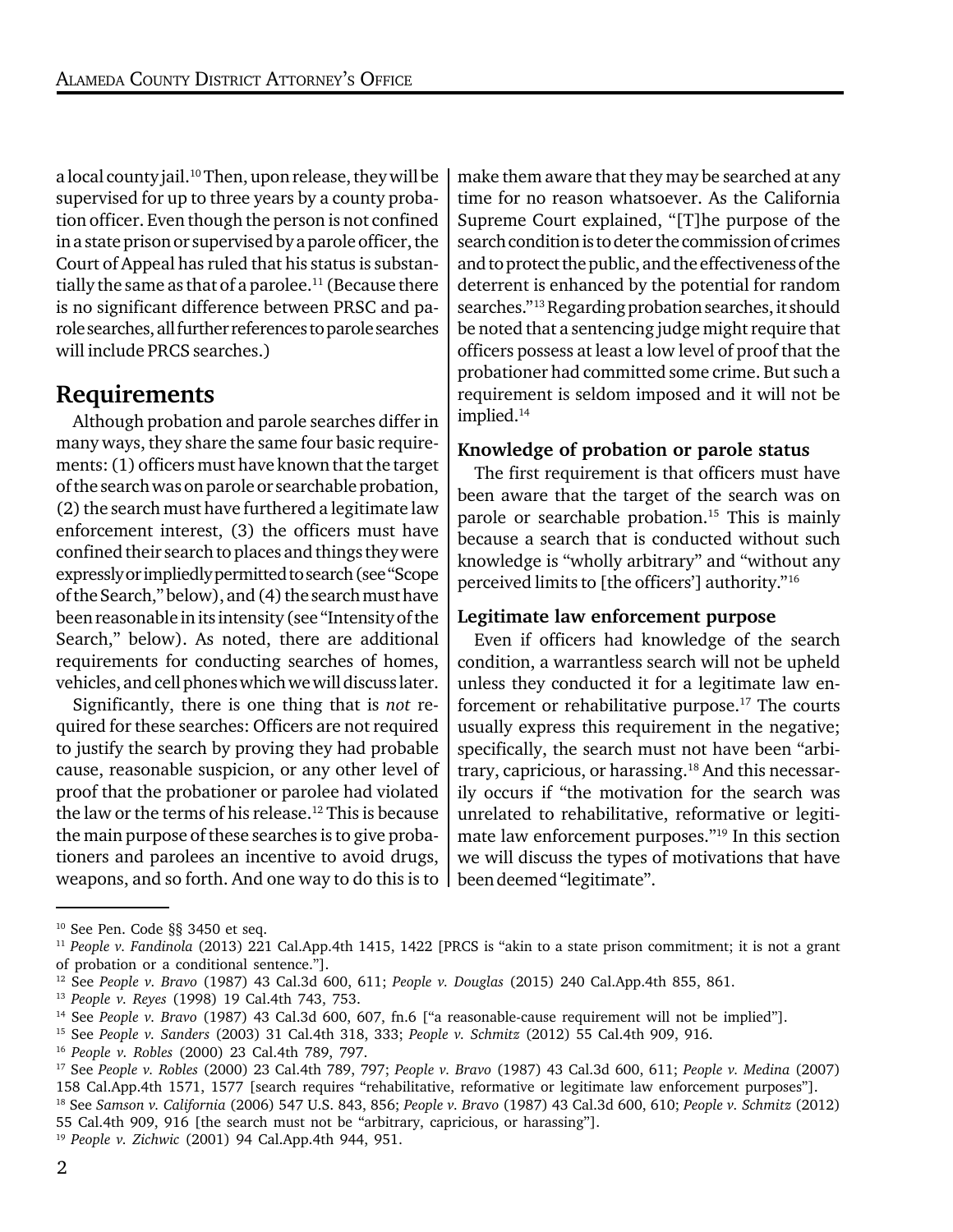ROUTINE SEARCHES: A search is legitimate if it was conducted as a mattter of routine and its purpose was just to make sure the probationer or parolee was not carrying drugs, weapons, or instrumentalities of a crime.20 As the Supreme Court pointed out, "unexpected" and "unprovoked" searches provide information that affords "a valuable measure of the effectiveness of the supervision."21

RANDOM SEARCHES: A probation or parole search is not "arbitrary" or "capricious" merely because it was unscheduled and was prompted by the sudden availability of the probationer or parolee (e.g., seeing him walking down a street). While it has been argued that such searches are "arbitrary" (i.e., depending completely on individual discretion) and "capricious" (i.e., sudden, impulsive), the courts permit—and even encourage—them.22

For example, in *In re Anthony S.*, 23 officers in Ventura learned that several members of the "Ventura Avenue Gangsters" were on probation, and that the terms of probation included authorization to search their homes for stolen property and gang paraphernalia. So they searched the home of a member named Anthony and found handguns and other contraband. The trial judge ruled that the search was unlawful, claiming it was a "random" search in which the officers decided "let's go search the gang members today." But the court disagreed, ruling "the evidence shows that the officers were motivated by a law enforcement purpose; i.e., to look for stolen property, alcohol, weapons, and gang paraphernalia at the homes of the Ventura Avenue Gangsters members. This is a legitimate law enforcement purpose."

INVESTIGATIVE SEARCHES: A search is not unlawful merely because officers suspected that a particular probationer or parolee had committed a new crime, and the objective of the search was to see if he possessed any evidence of the crime.<sup>24</sup> This is because the commission of a new crime is necessarily a violation of probation or parole.<sup>25</sup> As the California Supreme Court observed in *People v. Stanley*, "Clearly, investigation of defendant's involvement in a murder would have a parole supervision purpose."26 This probably sounds too obvious to warrant discussion, but the Ninth Circuit took a different position, and was admonished for it by the Supreme Court. This case was *United States v. Knights.*<sup>27</sup>

In *Knights*, Napa County sheriff's deputies suspected that Knights committed a series of pipe bombings and other acts of vandalism against PG&E and Pacific Bell facilities. They also learned that Knights was on probation in a drug case, and that the terms of probation authorized, among other things, a search of his residence. So, in hopes of obtaining evidence of the crimes, deputies conducted a probation search of his apartment and found a detonation cord, bolt cutters, blueprints stolen from a building that had been bombed, and other evidence linking Knights to the crimes. As the result, Knights was convicted of conspiracy to commit arson and possession of an unregistered destructive device.

But in an especially absurd decision, the Ninth Circuit ruled the search was unlawful because its purpose was to obtain evidence that Knights had committed certain violent crimes, rather than ascertaining whether he was complying with the terms of probation. The Supreme Court was aghast, and it

<sup>20</sup> See *United States v. Knights* (2001) 534 U.S. 112, 117; *People v. Robles* (2000) 23 Cal.4th 789, 799; *People v. Lewis* (1999) 74 Cal.App.4th 662, 671.

<sup>21</sup> *People v. Mason* (1971) 5 Cal.3d 758, 763-64.

<sup>22</sup> See *People v. Bravo* (1987) 43 Cal.3d 600, 608.

<sup>23 (1992) 4</sup> Cal.App.4th 1000.

<sup>24</sup> See *People v. Reyes* (1998) 19 Cal.4th 743, 752; *People v. Woods* (1999) 21 Cal.4th 668, 675, 678; *U.S. v. Reyes* (2nd Cir. 2002) 283 F.3d 446, 463 ["[T]he objectives and duties of probation officers and law enforcement officers are unavoidably parallel and are frequently intertwined."].

<sup>25</sup> See *People v. Robles* (2000) 23 Cal.4th 789, 797; *U.S. v. Barner* (2nd Cir. 2012) 666 F.3d 79, 85; *In re Anthony S*. (1992) 4 Cal.App.4th 1000, 1004.

<sup>26 (1995) 10</sup> Cal.4th 764, 790.

<sup>27 (2001) 534</sup> U.S. 112.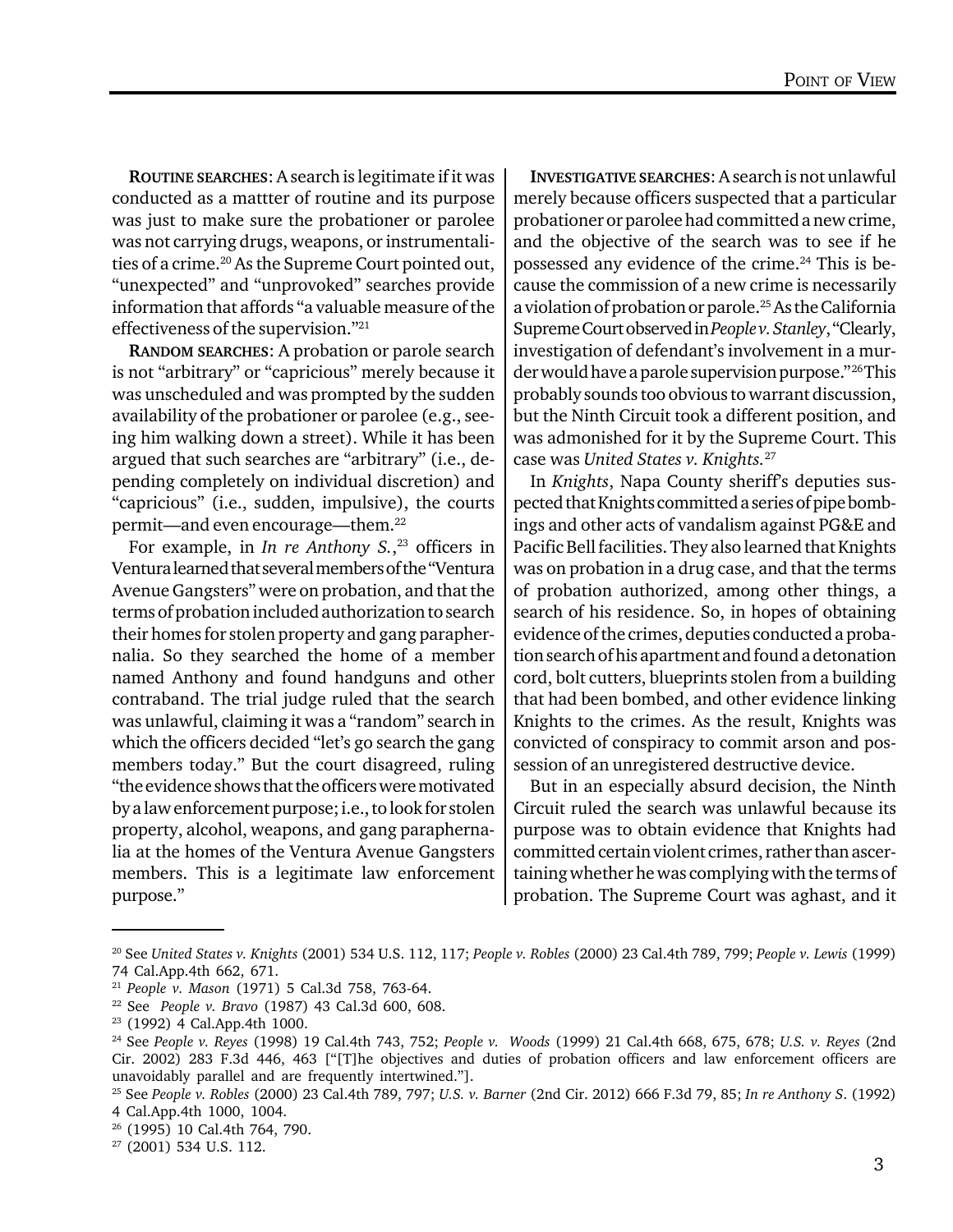informed the Ninth Circuit that the public and law enforcement have a legitimate interest in determining whether probationers are bombing things, setting buildings on fire, or committing other less serious crimes.

PRETEXT RESIDENTIAL SEARCHES: A search of a home in which a probationer or parolee lives is pretextual if the officers' *sole* objective was to obtain evidence against another occupant, such as a roommate. Thus, a pretext search is, by definition, an illegal search because its sole objective is to obtain evidence against the roommate, not the probationer or parolee.

Pretext searches are, however, rare since the officers' investigation will seldom focus exclusively on the roommate. Instead, it is often reasonable for them to believe that probationers and parolees know about the criminal activities of the people they live with, and might even be assisting them.<sup>28</sup>

Dual purpose searches are not, however, without limitation. Specifically, officers who are conducting them will be required to limit their searches to common areas and places and things over which the probationer or parolee had sole or joint control. This subject is discussed in more detail in the section on the scope of probation and parole searches.

SEARCH AFTER ARREST, SUMMARY PROBATION REVO-CATION OR PAROLE HOLD: The terms of probation and parole, including search terms, remain in effect even if the probationer or parolee had been arrested, was being held on a parole hold, or if his probation was summarily revoked.<sup>29</sup> As the Ninth Circuit observed in *Latta v. Fitzharris,* a parole officer's interest in inspecting a parolee's home does not termi-

nate upon his arrest, "if anything, it intensified."30 Consequently, search conditions and other terms of probation and parole do not terminate until a court has held a hearing and, as the result, ordered the revocation of probation or parole.

For example, in *People v. Hunter*<sup>31</sup> the driver of a stolen car bailed out when officers signaled him to stop. After identifying Hunter as the driver, officers learned that he was back in prison awaiting a parole revocation hearing. They also learned that he had rented a storage unit. So they searched it pursuant to the terms of parole and found stolen property. On appeal, Hunter argued that the search could not be justified as a parole search because his "parole was violated and he had been physically returned to prison as the result of that violation. The court pointed out, however, that the terms of parole remained in effect because "Hunter was still a parolee until his parole was formally revoked."

FREQUENT, PROLONGED, OR LATE NIGHT SEARCHES: A probation or parole search might be deemed harassing (and therefore illegal) if it occurred after several unproductive searches with no reason to believe that a new one would be fruitful, or if it was conducted late at night or in the early morning hours and there was insufficient reason for such an intrusion.32 However, the court in *People v. Clower* ruled that "[s]ix searches over a four- to five-month period, without more, do not necessarily indicate harassment,"33 and the court in *People v. Sardinas* ruled that a second search one day after an unproductive search was not harassing because the circumstances surrounding the second search indicated the defendant might have resupplied.34

<sup>28</sup> See *People v. Woods* (1999) 21 Cal.4th 668, 679; *People v. Robles* (2000) 23 Cal.4th 789, 797. Also see *Maryland v. Pringle* (2003) 540 U.S. 366, 373 [drug dealing is "an enterprise to which a dealer would be unlikely to admit an innocent person with the potential to furnish evidence against him"].

<sup>29</sup> See *People v. Barkins* (1978) 81 Cal.App.3d 30, 33 ["Actual revocation of probation cannot occur until the probationer has been afforded the due process," and until then "the terms of probation remain in effect."]; *People v. Burgener* (1986) 41 Cal.3d 505, 536 ["Nor is it relevant that the parolee may already be under arrest when the search is conducted."]; <sup>30</sup> (9th Cir. Cir. 1975) 521 F.2d 246, 252.

<sup>31 (2006) 140</sup> Cal.App.4th 1147, 1152.

<sup>32</sup> See *People v. Reyes* (1998) 19 Cal.4th 743, 753; *People v. Zichwic* (2001) 94 Cal.App.4th 944, 951; *People v. Medina* (2007) 158 Cal.App.4th 1571, 157.

<sup>33 (1993) 16</sup> Cal.App.4th 1737, 1743.

<sup>34 (2009) 170</sup> Cal.App.4th 488, 494.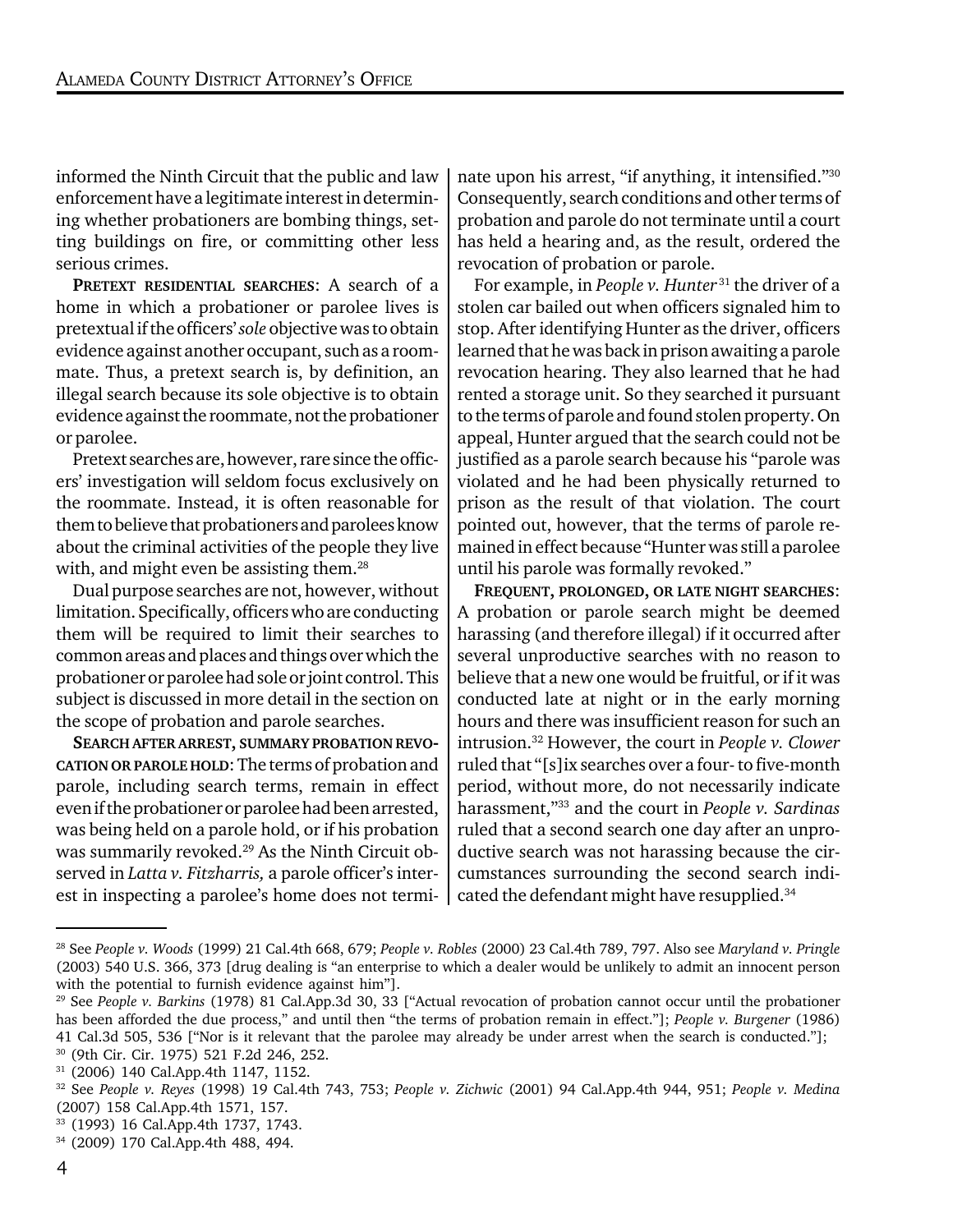## Scope of the Search

In the context of probation and parole searches, the term "scope" refers to the places and things that officers are permitted to search. As we will now discuss, the permissible scope of a search depends on whether it was a probation or parole search.

#### Scope of probation searches

Because there are no "standard" probation search conditions, the permissible scope of a probation search depends on what the sentencing judge wrote on the probation order. Thus, the Court of Appeal explained that "the officer must have some knowledge not just of the fact someone is on probation, but of the existence of a search clause broad enough to justify the search at issue."35 Consequently, officers must have knowledge of the places and things that were included in the suspect's probation order.

This does not mean, however, that officers must have seen an actual copy of the court's order. Instead, because certain combinations of searchable places and things appear regularly in probation orders, many counties have developed systems by which these combinations have been given code numbers which, in turn, are incorporated into police databases. The following are some examples.

"FULL" SEARCH: The most common search condition, sometimes called a "full" or "four-way," typically authorizes a search of (1) the probationer, (2) his residence, (3) vehicles, and (4) other property under his control. Note that a "full" probation search is the same as a parole search, except that a vehicle search is implied by the terms of parole (i.e., property under the parolee's control) while it is expressly authorized by the terms of probation.

"PROPERTY UNDER YOUR CONTROL": A probation search condition that includes authorization to search property under the probationer's control is tantamount to a four-way because "property under your control" includes his residence.36

LACK OF UNIFORM TERMINOLOGY AND CODING: Before going further, it is necessary to point out that California does not have a statewide coding system by which officers can determine from a computer terminal exactly what they may search.37 Some counties might have a good internal system but others (such as Alameda County) have conflicting and redundant codes that have emerged piecemeal over many years. Furthermore, some terms may lack precise definition.

For example, a judge might authorize searches of property under the probationer's control because he or she thinks (correctly) that this authorizes searches of the probationer's person, residence, vehicle, and personal property—all of which he "controls".38 But another judge sitting at a motion to suppress might conclude that because the search condition did not expressly authorize searches of the probationer's person, home, and vehicles, the scope of the search was limited to whatever personal property he happened to be carrying.39

This uncertainty could be eliminated if the California courts adopted a uniform listing of search terms and a coding system so that officers throughout the state could be certain of the permissible scope of the probation searches they conduct.

<sup>35</sup> *People v. Douglas* (2015) 240 Cal.App.4th 855, 863. Also see *People v. Bravo* (1987) 43 Cal.3d 600, 607 [search conditions "must be interpreted on the basis of what a reasonable person would understand from the language of the condition itself"]. 36 See *People v. Spratt* (1980) 104 Cal.App.3d 562, 566-67 ["property under my control" authorized a search of probationer's residence]; *People v. Bravo* (1987) 43 Cal.3d 600, 602, fn.1, 607 [Probation order stated: "Submit his person and property to search or seizure"; discussing the search of the probationer's home, the court said, "We think the wording of appellant's probation search condition authorized the instant search."].

<sup>37</sup> See *People v. Douglas* (2015) 240 Cal.App.4th 855, 863 ["probation search clauses are not worded uniformly"].

<sup>38</sup> See *People v. Bravo* (1987) 43 Cal.3d 600, 602, fn.1, 607 [Probation order stated: "Submit his person and property to search or seizure"; discussing the search of the probationer's home, the court ruled, "We think the wording of appellant's probation search condition authorized the instant search."]; *People v. Spratt* (1980) 104 Cal.App.3d 562, 566-67 ["property under my control" authorized a search of probationer's residence].

<sup>39</sup> See *U.S. v. Grandberry* (9th Cir. Cir. 2013) 730 F.3d 968, 981 ["the government has cited no case—and we have found none—applying the 'property under your control' search condition to a residence."]. Note: It appears the court was unaware of *Bravo* and *Spratt*, cited above.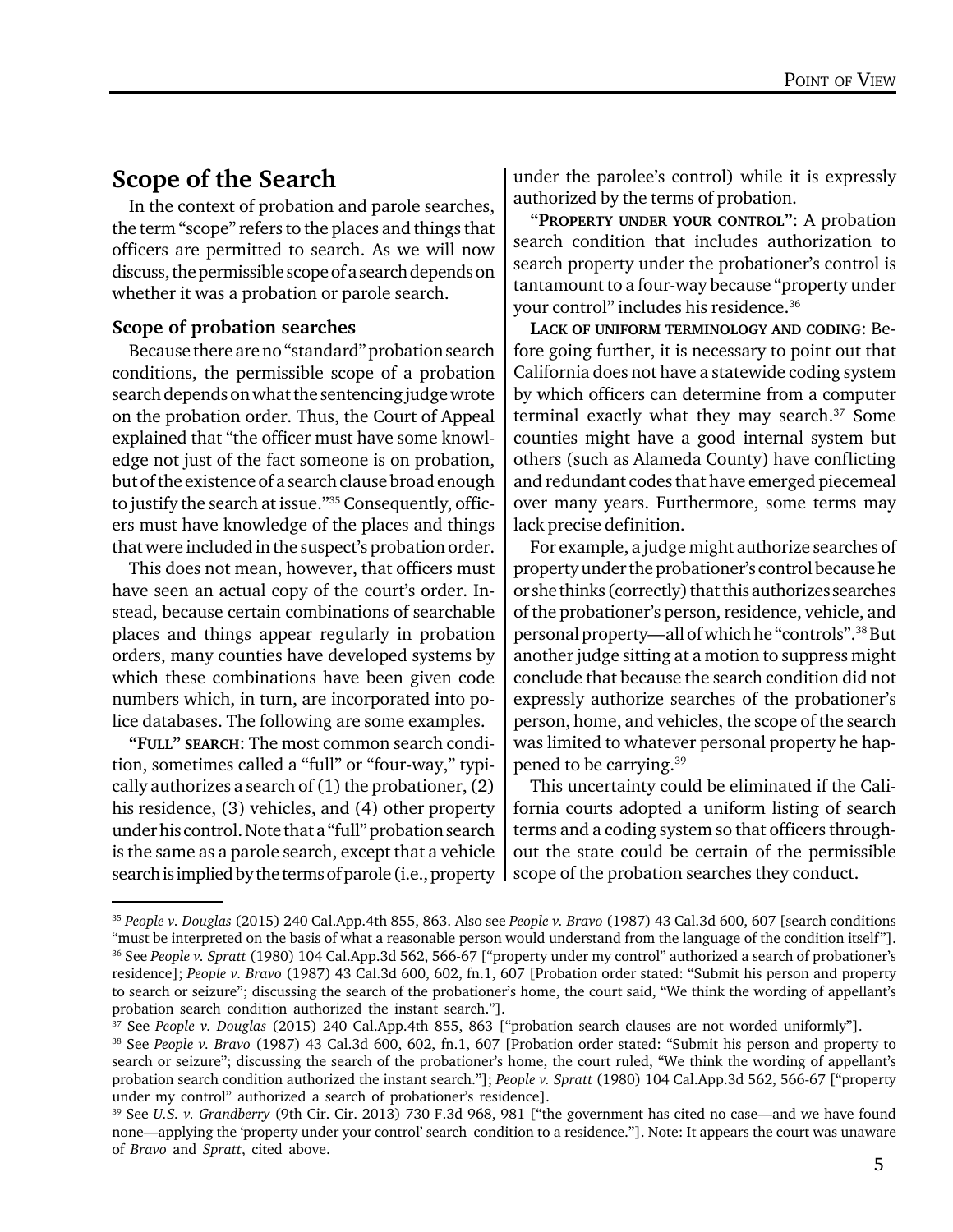#### Scope of parole searches

Unlike probationers, all parolees are subject to the same search condition: "You and your residence and any property under your control may be searched without a warrant at any time by any agent of the Department of Corrections or any law enforcement officer."40 It should be noted that, unlike California parole, the terms and conditions of federal parole will vary because they are imposed at the discretion of the sentencing judge.<sup>41</sup> Thus, officers must ordinarily not conduct federal parole searches until they have confirmed that the parolee is subject to warrantless searches of the places and things they intend to search.

## Intensity of the Search

The term "intensity" is used to describe how aggressive or intrusive the search may be. Since there is not much law on the subject, we have looked to cases covering the intensity of warranted searches, consent searches, and searches incident to arrest.

REASONABLY "THOROUGH" SEARCH: Searches of homes, vehicles and other places may be reasonably thorough because, as one court put it, a cursory search "is of little value."<sup>42</sup>

NO DAMAGE OR DESTRUCTION: The search must not be destructive.43 "Excessive or unnecessary destruction of property in the course of a search," said the Supreme Court, "may violate the Fourth Amend-

ment, even though the entry itself is lawful."44 However, if officers have probable cause to believe that evidence is hidden in a place or thing that must be damaged to seize it, there is authority for doing so.<sup>45</sup>

LENGTH OF SEARCH: The permissible length of the search will depend on the number and nature of the places and things that will be searched, the amount and nature of the evidence that the officers are seeking, and any problems that caused a delay.<sup>46</sup>

SEARCHES BY K9S: Officers may use a trained dog (e.g., drug- or explosives-seeking) to help with the search. This is because a dog's sniffing does not materially increase the intensity of the search.<sup>47</sup>

## Special Requirements

In addition to the requirements discussed above, there are additional requirements that pertain to searches of homes, vehicles, and cell phones.

#### Searches of homes

As noted earlier, the terms of all parole searches expressly authorize the search of the parolee's home. In contrast, some probation search agreements expressly authorize searches of homes and some do not. But even if a search of the home is not expressly authorized, officers have implied authority to do so if, as noted earlier, the terms of probation included authorization to search property under the probationer's control.48

<sup>40 15</sup> CCR § 2511(b)(4). Also see Pen. Code § 3067(b)(3); *People v. Middleton* (2005) 131 Cal.App.4th 732, 739 ["A search condition for every parolee is now expressly required by statute"].

<sup>41</sup> See *Johnson v. United States* (2000) 529 U.S. 694, 696-97.

<sup>42</sup> *U.S. v. Torres* (10th Cir. 1981) 633 F.2d 1019. 1027. Also see *People v. Crenshaw* (1992) 9 Cal.App.4th 1403, 1411 ["permission to search contemplates a thorough search. If not thorough it is of little value."].

<sup>43</sup> See *People v. Crenshaw* (1992) 9 Cal.App.4th 1403; *U.S. v. Gutierrez-Mederos* (9th Cir. Cir.1992) 965 F.2d 800, 804. <sup>44</sup> *United States v. Ramirez* (1998) 523 U.S. 65, 71.

<sup>45</sup> See *United States v. Ross* (1982) 456 U.S. 798, 818; *Dalia v. United States* (1979) 441 U.S. 238, 258.

<sup>46</sup> See *People v. \$48,715* (1997) 58 Cal.App.4th 1507, 1510 ["The bed of the truck was loaded with luggage and bags of pasture seed."].

<sup>47</sup> See *People v. \$48,715* (1997) 58 Cal.App.4th 1507, 1516; *People v. Bell* (1996) 43 Cal.App.4th 754, 769; *U.S. v. Perez* (9th Cir. 1994) 37 F.3d 510, 516 ["Using a narcotics dog to carry out a consensual search of an automobile is perhaps the least intrusive means of searching because it involves no unnecessary opening or forcing of closed containers or sealed areas of the car unless the dog alerts."].

<sup>48</sup> See *People v. Bravo* (1987) 43 Cal.3d 600, 602, fn.1, 607 [Probation order stated: "Submit his person and property to search or seizure"; discussing the search of the probationer's home, the court ruled, "We think the wording of appellant's probation search condition authorized the instant search."]; *People v. Spratt* (1980) 104 Cal.App.3d 562, 566-67 ["property under my control" authorized a search of probationer's residence].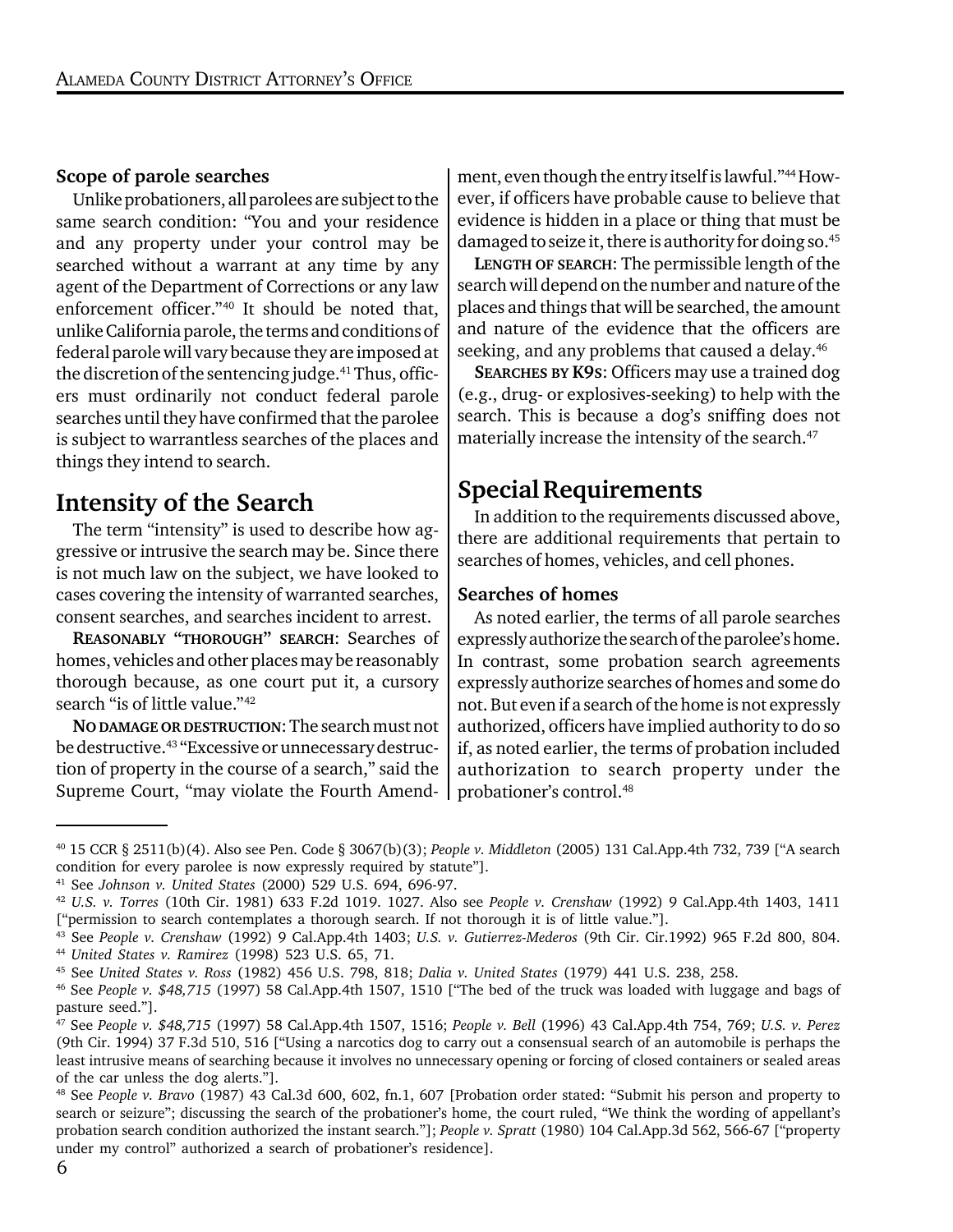PROOF THAT PROBATIONER OR PAROLEE LIVES THERE: Even if a residential search was expressly or impliedly authorized, officers may not search a residence unless they have "reason to believe"—much less than probable cause—that the probationer or parolee lives there. As the court said in *People v Downey,* "[A]n officer executing an arrest warrant or conducting a probation or parole search may enter a dwelling if he or she has only a 'reasonable belief,' falling short of probable cause to believe, the suspect lives there and is present at the time."49

While some other federal circuit courts (including the Ninth Circuit) have ruled that probable cause is required,50 it doesn't seem to matter which standard of proof is applied because officers usually have sufficient information about where the arrestee lives to satisfy both. In fact, we are unaware of any case in which a court ruled that an entry was illegal because the officers had reasonable suspicion but not probable cause.50

What constitutes "living" in a residence? Although this question has "given difficulty to many courts,"51 it generally occurs if the probationer or parolee has been spending the night there regularly, even if not every night.52 A probationer or parolee may also be deemed to be living in two or more residences at the same time; and motel guests "live" in the motel in which they are registered.<sup>54</sup> On the other hand, the fact that the probationer or parolee stays in a home "occasionally" is insufficient.<sup>55</sup>

GENERAL PRINCIPLES: In determining whether officers had reasonable suspicion that the probationer or parolee lived in a certain residence, the courts will apply the following principles:

NO HYPERTECHNICAL ANALYSIS: The courts will consider the totality of circumstances known to the officers, and these circumstances will be analyzed by applying common sense, not hypertechnical analysis.<sup>56</sup>

MULTIPLE CIRCUMSTANCES: Although a single circumstance will sometimes suffice, in most cases it takes two or more.

LACK OF DIRECT EVIDENCE: The courts will take into account that the officers' inability to obtain direct evidence that the probationer or parolee lives in a certain house may be the result of his attempt to prevent them from learning his whereabouts.57 But that doesn't change the fact that reasonable suspicion is required.

FRIENDS MIGHT LIE: Because the friends of the probationer or parolee might lie, officers are not required to accept information from a less-thandisinterested source as to his place of residence.<sup>58</sup> IF OFFICERS WERE WRONG: It is irrelevant that officers learned afterward that the probationer or parolee did not live in the house they entered. What counts is whether they reasonably believed so at the time.<sup>59</sup>

RELEVANT CIRCUMSTANCES: The following circumstances are relevant in determining whether there is

<sup>49 (2011) 198</sup> Cal.App.4th 652, 662.

<sup>50</sup> See *U.S. v. Grandberry* (9th Cir. Cir. 2013) 730 F.3d 968, 973; *Motley v. Parks* (9th Cir. 2005) 432 F.3d 1072, 1080; *U.S. v. Vasquez-Algarin* (3rd Cir. 2016) \_\_ F.3d \_\_ [2016 WL 1730540]; *U.S. v. Barrera* (5th Cir. 2006) 464 F.3d 496, 501, fn.5 ["The disagreement among the circuits has been more about semantics than substance"].

<sup>51</sup> *U.S. v. Diaz* (9th Cir. Cir. 2007) 491 F.3d 1074, 1077.

<sup>52</sup> See, for example, *Washington v. Simpson* (8th Cir. 1986) 806 F.2d 192, 196.

<sup>53</sup> See *Case v. Kitsap County Sheriff's Department* (9th Cir. 2001) 249 F.3d 921, 931; *U.S. v. Bennett* (11th Cir. 2009) 555 F.3d 962, 965; *U.S. v. Bervaldi* (11th Cir. 2000) 226 F.3d 1256, 1263.

<sup>54</sup> See *U.S. v. Franklin* (9th Cir. 2010) 603 F.3d 652, 657.

<sup>55</sup> See *U.S. v. Franklin* (9th Cir. 2010) 603 F.3d 652, 656; *Perez v. Simpson* (9th Cir. 1989) 884 F.2d 1136, 1141.

<sup>56</sup> See *U.S. v. Graham* (1st Cir. 2009) 553 F.3d 6, 14; *U.S. v. Lo*v*elock* (2nd Cir. 1999) 170 F.3d 339, 344; *U.S. v. Gay* (10th Cir. 2001) 240 F.3d 1222, 1227.

<sup>57</sup> See *U.S. v. Gay* (10th Cir. 2001) 240 F.3d 1222, 1227.

<sup>58</sup> See *Motley v. Parks* (9th Cir. en banc 2005) 432 F.3d 1072, 1082.

<sup>59</sup> See *U.S. v. Graham* (1st Cir. 2009) 553 F.3d 6, 12; *Valdez v. McPheters* (10th Cir. 1999) 172 F.3d 1220, 1225; *U.S. v. Route* (5th Cir. 1997) 104 F.3d 59, 62-63.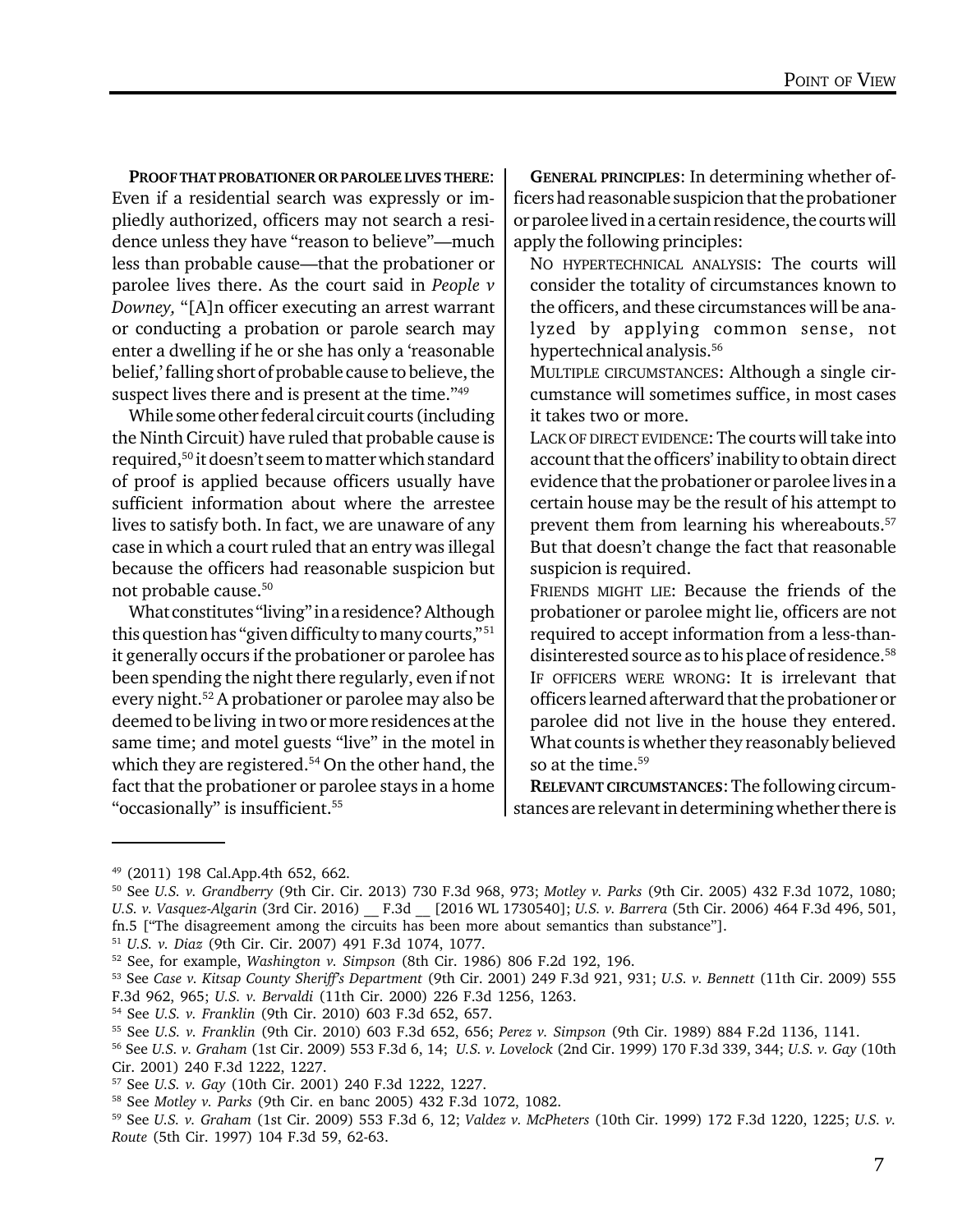sufficient reason to believe that a probationer or parolee was living in a particular residence:

LISTED ADDRESS: The address was listed as his residence on one or more forms that reasonably appeared to be current, such as a rental or lease agreement, $60$  hotel or motel registration, $61$  utility billing records,<sup>62</sup> telephone or internet records,<sup>63</sup> credit card application,<sup>64</sup> employment application, $65$  post office records, $66$  DMV records, $67$  vehicle repair work order, $68$  jail booking records, $69$ bail bond application,<sup>70</sup> police reports and probation and parole records.<sup>71</sup>

INFORMATION FROM OTHERS: A citizen informant or a police informant who has been tested or whose information has been corroborated notified officers that the probationer or parolee presently lived at the address.72

CELL PHONE DATA: Cell site location data for the probationer's or parolee's cell phone showed significant recurring contact with a cell tower located in the home's service area.73

OBSERVATIONS BY OFFICERS, OTHERS: Officers, neighbors, or others repeatedly or recently saw

the probationer or parolee on the premises.74 It is especially significant that he was observed doing things that residents commonly do; e.g. taking out the garbage, chatting with neighbors, opening the door with a key.75

CAR PARKED OUTSIDE: A car that was owned or used by the probationer or parolee was regularly parked in the driveway, in front of the residence, or nearby.76

PRESENCE OF PROBATIONER/PAROLEE NOT REQUIRED: Unless the terms of probation stated otherwise, officers may conduct a search even though the probationer was not present.77 As for parolees, their presence is not required.

KNOCK-NOTICE: Officers must enter the premises in a "reasonable" manner.78 As the Court of Appeal explained in *People v. Ureziceanu* , "[T]he remaining policies and purposes underlying the statutory knocknotice provisions must be satisfied in the execution of a probation search of a residence."79 Accordingly, officers must comply with the knock-notice requirements unless there is good cause to make an unannounced entry.

<sup>60</sup> See, for example, *U.S. v. Edmonds* (3rd Cir. 1995) 52 F.3d 1236, 1247-48.

<sup>61</sup> See *People v. Fuller* (1983) 148 Cal.App.3d 257, 263; *U.S. v. Franklin* (9th Cir. 2010) 603 F.3d 652, 657.

<sup>62</sup> See *People v. Downey* (2011) 198 Cal.App.4th 652, 659 [officer testified that "utility bills were a very good source in finding out where someone lives because in his experience many probationers and parolees … did not know that police had access to utility bills"].

<sup>63</sup> See *People v. Icenogle* (1977) 71 Cal.App.3d 576, 581; *U.S. v. Terry* (2nd Cir. 1983) 702 F.2d 299, 319.

<sup>64</sup> See *U.S. v. Route* (5th Cir. 1997) 104 F.3d 59, 62, fn.1.

<sup>65</sup> See *People v. Jacobs* (1987) 43 Cal.3d 472, 478.

<sup>66</sup> See *U.S. v. Route* (5th Cir. 1997) 104 F.3d 59, 61, fn.1.

<sup>67</sup> See *People v. Boyd* (1990) 224 Cal.App.3d 736, 740; *U.S. v. Ayers* (9th Cir. 1991) 924 F.2d 1468, 1480.

<sup>68</sup> See *U.S. v. Manley* (2nd Cir. 1980) 632 F.2d 978, 983.

<sup>69</sup> See *Washington v. Simpson* (8th Cir. 1986) 806 F.2d 192, 196; *U.S. v. Clayton* (8th Cir. 2000) 210 F.3d 841, 842-43. 70 See *U.S. v. Barrera* (5th Cir. 2006) 464 F.3d 496, 504.

<sup>71</sup> See *People v. Kanos* (1971) 14 Cal.App.3d 642, 645, 648; *People v. Ott* (1978) 84 Cal.App.3d 118, 126; *U.S. v. Ayers* (9th Cir. 1991) 924 F.2d 1468, 1479; *U.S. v. Mayer* (9th Cir. 2008) 530 F.3d 1099, 1104; *U.S. v. Lovelock* (2nd Cir. 1999) 170 F.3d 339, 344; *U.S. v. Thomas* (D.C. Cir 2005) 429 F.3d 282, 286; *U.S. v. Graham* (1st Cir. 2009) 553 F.3d 6, 13. 72 See *People v. Alcorn* (1993) 15 Cal.App.4th 652, 655; *People v. Dyke* (1990) 224 Cal.App.3d 648, 659; *U.S. v. Franklin* (9th Cir. 2010) 603 F.3d 652, 656.

<sup>73</sup> See *U.S. v. Bohannon* (2nd Cir. 2016) \_\_ F.3d \_\_ [2016 WL 3067993].

<sup>74</sup> See *People v. Gibson* (2001) 90 Cal.App.4th 371, 381; *U.S. v. Risse* (8th Cir. 1996) 83 F.3d 212, 217.

<sup>75</sup> See *People v. Kanos* (1971) 14 Cal.App.3d 642, 648 [officers saw the suspect leaving the house at 7:30 A.M. with his wife and child]; *U.S. v. Harper* (9th Cir. 1991) 928 F.2d 894, 896.

<sup>76</sup> See *People v. Icenogle* (1977) 71 Cal.App.3d 576, 581; *U.S. v. Harper* (9th Cir. 1991) 928 F2 894, 896.

<sup>77</sup> See *People v. Mason* (1971) 5 Cal.3d 759, 763; *Hart v. Superior Court* (1971) 21 Cal.App.3d 496, 502.

<sup>78</sup> See *Wilson v. Arkansas* (1995) 514 U.S. 927, 934.

<sup>79 (2005) 132</sup> Cal.App.4th 747, 790.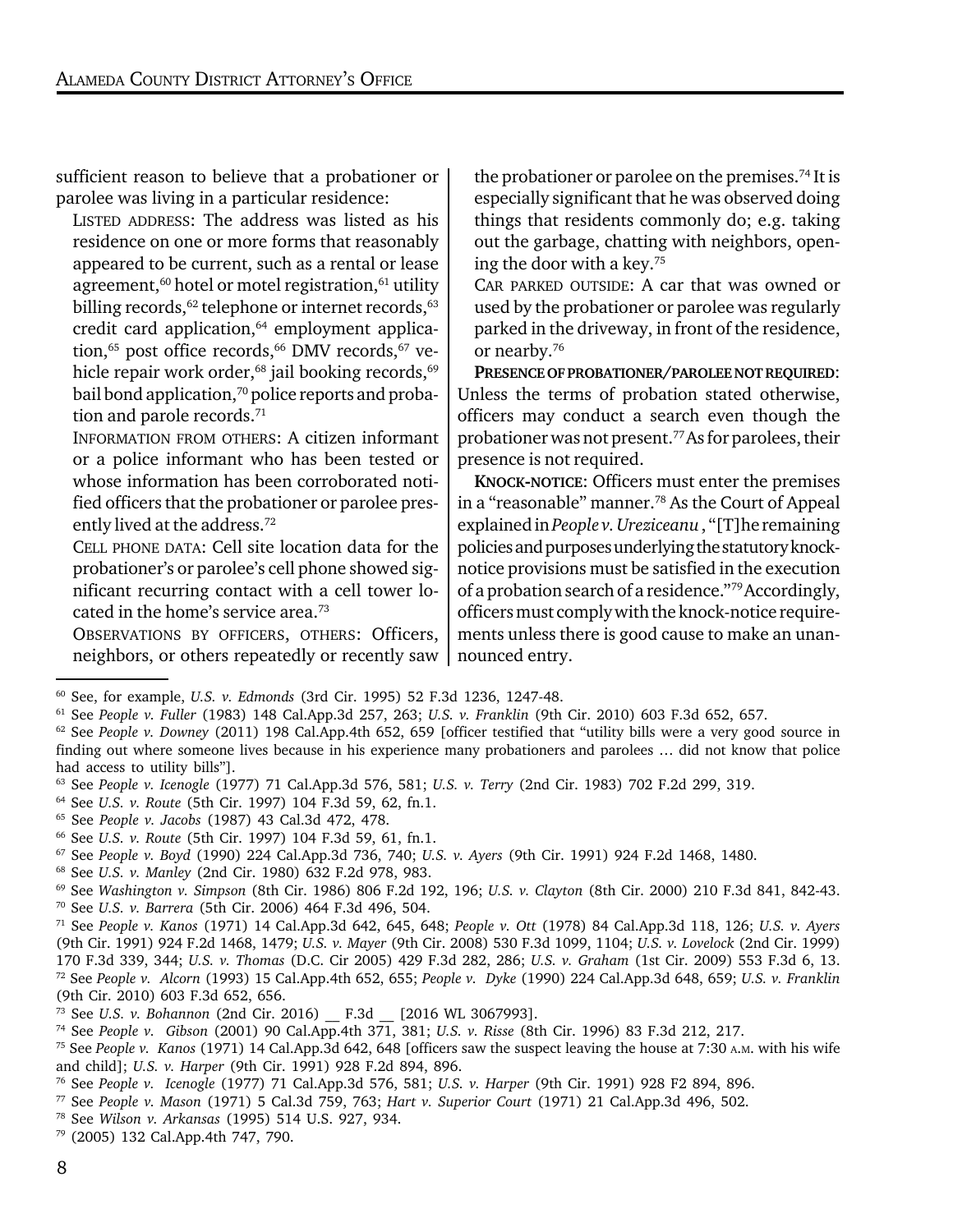PROTECTIVE SWEEPS: Upon entering the premises, officers may conduct a protective sweep to locate any people who might constitute a threat.<sup>80</sup>

WHAT PLACES MAY BE SEARCHED: Officers may search all common areas such as the living room, kitchen, garage, and all other rooms and areas to which the probationer or parolee appeared to have sole or joint access or control.<sup>81</sup> This is true regardless of the probationer's or parolee's assurances to the contrary.82 Officers may also search the curtilage; e.g., a garden, yards. $83$  Conversely, officers may not search places if there is "no basis for officers to reasonably believe the probationer has authority over those areas."84

WHAT THINGS MAY BE SEARCHED: Officers may search a container or personal property inside a residence if they had reasonable suspicion that the probationer or parolee owned or accessed it solely or jointly with another occupant.<sup>85</sup> Significantly, probable cause is not required.<sup>86</sup> For example, the courts have ruled that officers reasonably believed that probationers or parolees had sole or joint control of the following property:

- A jewelry box on a dresser in the bedroom of a female probationer.87
- ■A "gender neutral" handbag on a bed in a home occupied by a male parolee and his girlfriend.<sup>88</sup>
- A paper bag in the parolee's bedroom closet.<sup>89</sup>
- A stationery box in a drawer in the living room.<sup>90</sup>
- Trash under the kitchen sink.<sup>91</sup>
- $\blacksquare$  The refrigerator in the kitchen.<sup>92</sup>

ARRESTING OCCUPANTS: Officers who enter a residence to conduct a probation or parole search may arrest anyone on the premises if there is probable cause to do so, regardless of whether probable cause existed at the time of entry or developed in the course of the search. In other words, neither a conventional nor a *Ramey* warrant is required to arrest a person inside a residence if officers have lawfully entered to conduct a probation or parole search.<sup>93</sup>

#### Searches of vehicles

The permissible scope of a vehicle search will depend largely on whether the probationer or parolee was the owner or driver, or whether he was merely a passenger.

DRIVER OR OWNER ON PROBATION OR PAROLE: If the probationer or parolee was driving the vehicle or owned it, officers may ordinarily search the following:

PROPERTY OWNED BY PROBATIONER OR PAROLEE: Property that the officers reasonably believed was owned by the probationer or parolee,  $94$  or property over which the officers reasonably believed

83 See *People v. Barbarick* (1985) 168 Cal.App.3d 731, 741.

<sup>80</sup> See *Samson v. California* (2006) 547 U.S. 843]; *U.S. v. Lopez* (9th Cir. 2007) 474 F.3d 1208, 1213 ["Because a protective sweep is a less intrusive search than an parole search, [the Supreme Court] necessarily makes both the protective sweep, and the parole search, lawful." Citing *Samson v. California* (2006) 547 US 843].

<sup>81</sup> See *People v. Schmitz* (2012) 55 Cal.4th 909, 917; *People v. Ermi* (2013) 216 Cal.App.4th 277, 280; *People v. Carreon* (2016) Cal.App.4th [2016 WL 3566262].

<sup>82</sup> See *People v. Boyd* (1990) 224 Cal.App.3d 736, 749; *People v. Britton* (1984) 156 Cal.App.3d 689, 701.

<sup>84</sup> *People v. Robles* (2000) 23 Cal. 4th 789, 798

<sup>85</sup> See *People v. Schmitz* (2012) 55 Cal.4th 909, 918, 926; *People v. Ermi* (2013) 216 Cal.App.4th 277, 280; *People v. Baker* (2008) 164 Cal.App.4th 1152, 1159; *People v. Smith* (2002) 95 Cal.App.4th 912, 919; *People v. Boyd* (1990) 224 Cal.App.3d 736, 749; *U.S. v. Davis* (9th Cir. 1991) 932 F.2d 752, 758.

<sup>86</sup> See *People v. Boyd* (1990) 224 Cal.App.3d 736, 744; *U.S. v. Davis* (9th Cir. 1991) 932 F.2d 752, 758.

<sup>87</sup> See *Russi v. Superior Court* (1973) 33 Cal.App.3d 160.

<sup>88</sup> See *People v. Boyd* (1990) 224 Cal.App.3d 736, 749; *People v. Ermi* (2013) 216 Cal.App.4th 277, 281.

<sup>89</sup> See *People v. Britton* (1984) 156 Cal.App.3d 689.

<sup>90</sup> See *Russi v. Superior Court* (1973) 33 Cal.App.3d 160.

<sup>91</sup> See *People v. Burgener* (1986) 41 Cal.3d 505.

<sup>92</sup> See *People v. Palmquist* (1981) 123 Cal.App.3d 1.

<sup>93</sup> See *People v. Evans* (1980) 108 Cal.App.3d 193, 196; *People v. Lewis* (1999) 74 Cal.App.4th 662, 673.

<sup>94</sup> See *People v. Schmitz* (2012) 55 Cal.4th 909, 913.